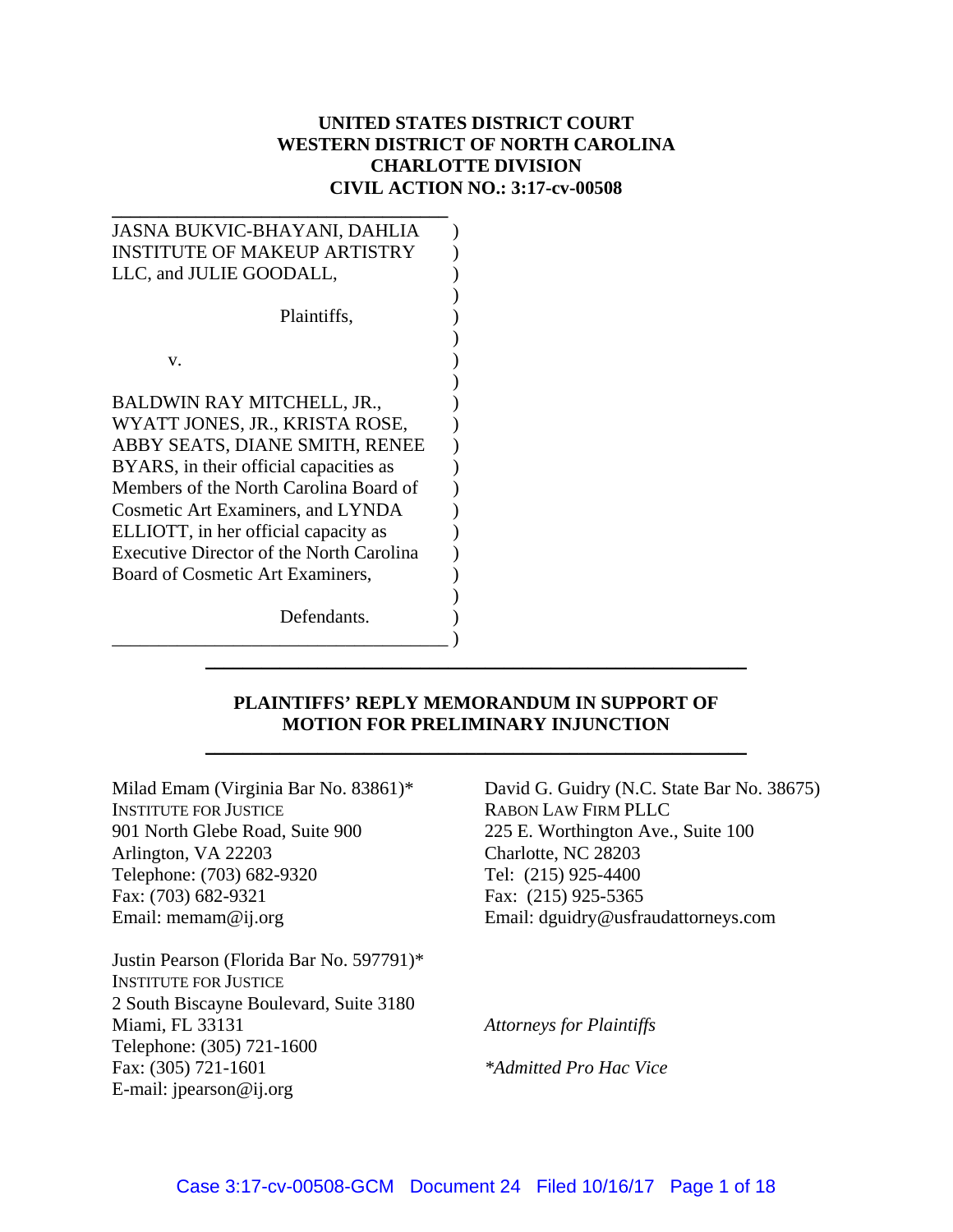# **TABLE OF CONTENTS**

# **Page**

| $I_{\cdot}$ |           | DEFENDANTS DO NOT HAVE THE AUTHORITY TO PERMIT PLAINTIFFS' SPEECH 2                                                                          |
|-------------|-----------|----------------------------------------------------------------------------------------------------------------------------------------------|
|             | A.        | The North Carolina Cosmetic Art Act Prohibits Unlicensed Makeup Schools 3                                                                    |
|             | <b>B.</b> | The North Carolina General Assembly Has Expressly Banned the Board from                                                                      |
|             | C.        | The Exemption Relied On In Defendants' Brief Is Inapplicable to Makeup                                                                       |
| II.         |           | DEFENDANTS' NON-BINDING STATEMENT ON THE LEGALITY OF PLAINTIFFS'<br>UNLICENSED MAKEUP INSTRUCTION CANNOT DIVEST THIS COURT OF JURISDICTION 6 |
| III.        |           | PLAINTIFFS ARE LIKELY TO SUCCEED ON THEIR FIRST AMENDMENT CHALLENGE AND                                                                      |
|             |           |                                                                                                                                              |
|             |           |                                                                                                                                              |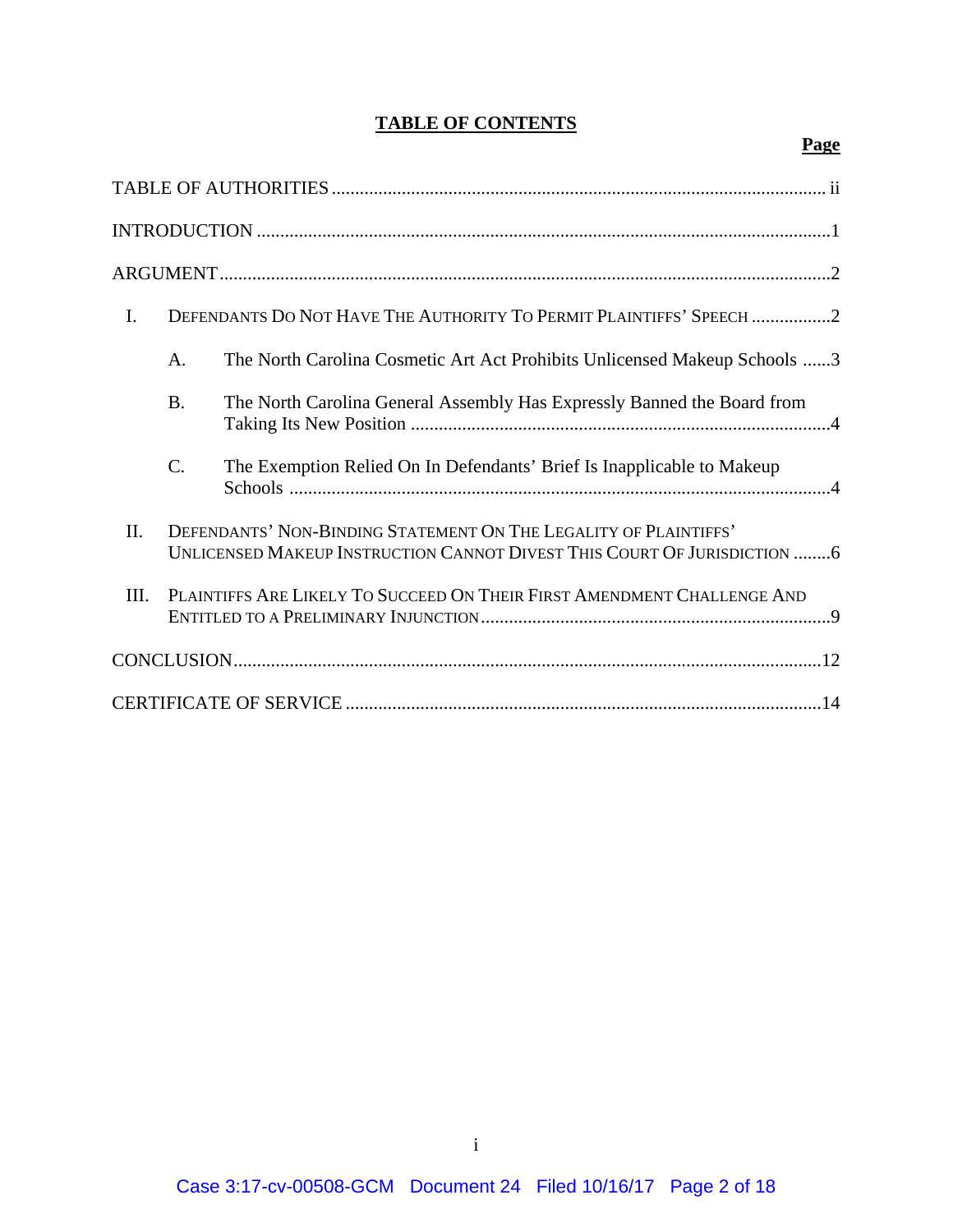# **TABLE OF AUTHORITIES**

| <b>Case</b>                                                      | Page(s) |
|------------------------------------------------------------------|---------|
| Accountant's Soc'y of Va. v. Bowman,                             |         |
| Already, LLC v. Nike, Inc.,                                      |         |
| City of Mesquite v. Aladdin's Castle, Inc.,                      |         |
| Cooksey v. Futrell,                                              |         |
| Cooksey v. Futrell,                                              |         |
| Edwards v. City of Goldsboro,                                    |         |
| Edwards v. District of Columbia,                                 |         |
| Friends of the Earth, Inc. v. Laidlaw Envtl. Servs. (TOC), Inc., |         |
| Goulart v. Meadows,                                              |         |
| Holder v. Humanitarian Law Project,                              |         |
| Houchins v. KQED, Inc.,                                          |         |
| Keyishian v. Bd. of Regents of Univ. of State of N.Y.,           |         |
| Knox v. Serv. Emps. Int'l Union, Local 1000,                     |         |
| Lowe v. SEC,                                                     |         |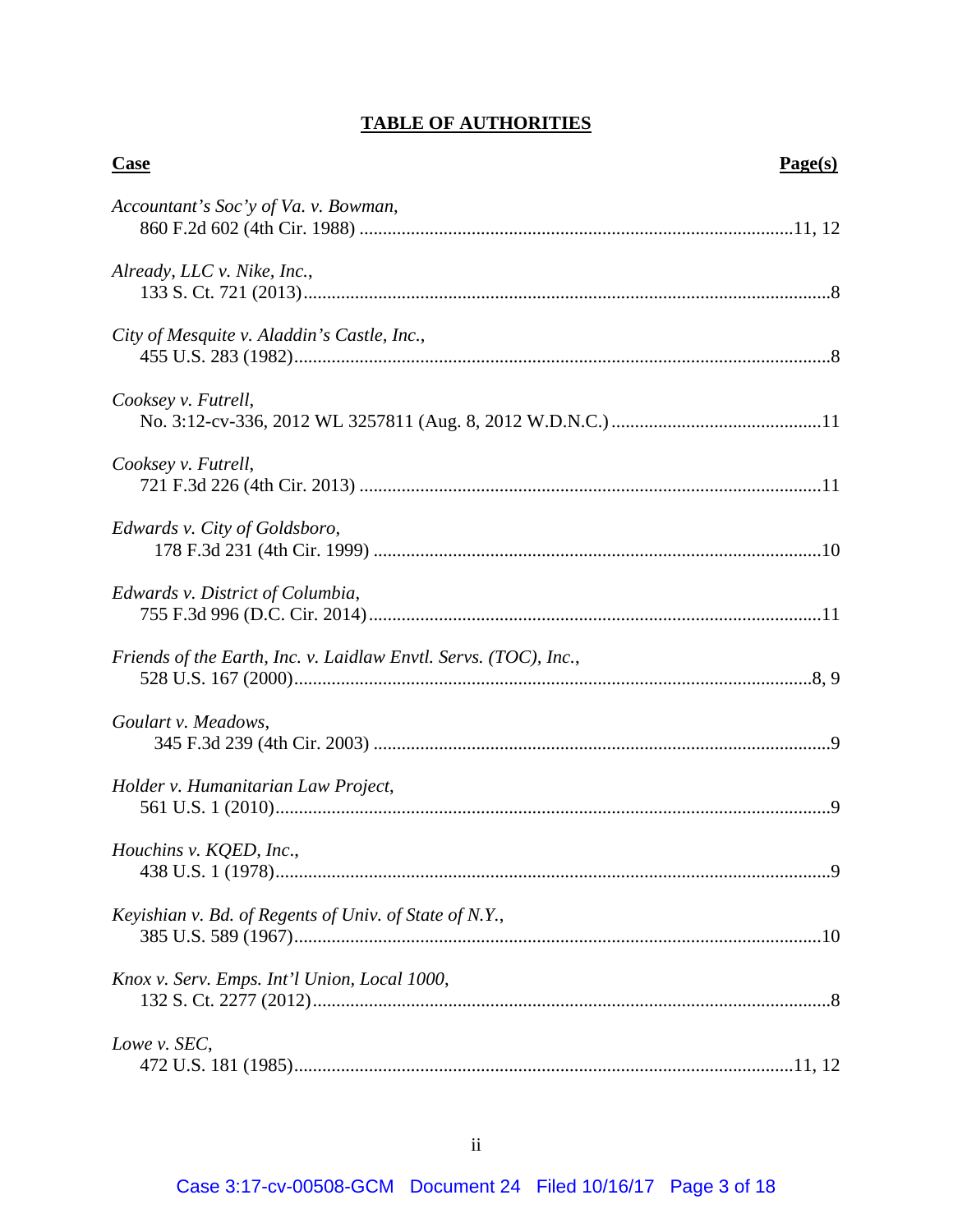| Ne. Fla. Chapter of Assoc'd Gen. Contractors of Am. v. City of Jacksonville, Fla., |  |
|------------------------------------------------------------------------------------|--|
| Reed v. Town of Gilbert,                                                           |  |
| Rosemond v. Markham,                                                               |  |
| Stuart v. Camnitz,                                                                 |  |
| Trinity Lutheran Church of Columbia, Inc. v. Comer                                 |  |
| United States v. Stevens,                                                          |  |
| Waugh v. Nev. State Bd. of Cosmetology,<br>36 F. Supp. 3d 991 (D. Nev. 2014),      |  |
| <b>Statutes</b>                                                                    |  |
|                                                                                    |  |
|                                                                                    |  |
|                                                                                    |  |
|                                                                                    |  |
|                                                                                    |  |
|                                                                                    |  |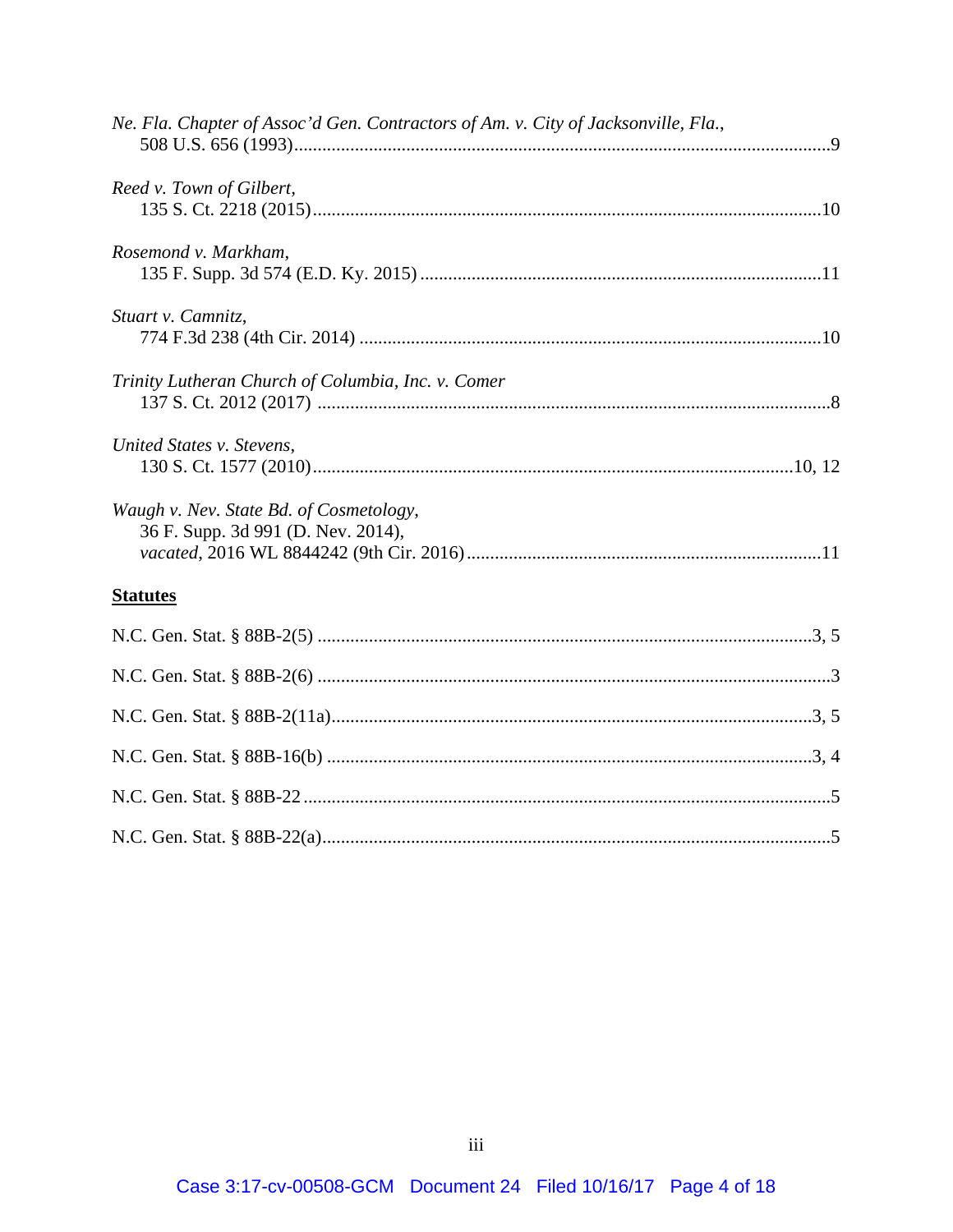#### **INTRODUCTION**

Last year, Defendants ordered Plaintiff Bukvic-Bhayani to cancel her school's grand opening, and they have prevented her from opening the school ever since. Defendants were enforcing the plain language of North Carolina law, whereby no one may open any type of makeup school without a government license. Indeed, the North Carolina General Assembly has expressly prohibited Defendants from granting an exception to this requirement.

Now, upon being sued, Defendants have changed their tune. According to Defendants' Memorandum in Opposition to Plaintiffs' Motion for Preliminary Injunction, Plaintiff Bukvic-Bhayani is supposedly permitted to teach what she wants, rendering the instant case unnecessary. Defendants' Memorandum is supported by the affidavit of one Defendant. Besides asserting a position Defendants are not authorized to take, the affidavit is not binding on the North Carolina Board of Cosmetic Art Examiners and cannot provide Plaintiffs with the resolution they need in order to move forward with their constitutionally protected speech.

Accordingly, judicial resolution of this case is necessary for two reasons. First, Defendants are expressly obligated to enforce North Carolina's prohibition on unlicensed makeup schools and have based their entire position on a temporary misreading of the relevant laws and regulations. Second, without a court judgment permanently binding them, Defendants can again reverse their position and threaten Plaintiffs' First Amendment rights. In other words, without a ruling from this Court in Plaintiffs' favor, Plaintiff Bukvic-Bhayani's makeup school—the Dahlia Institute—will remain closed, and the ongoing and irreparable harm to Plaintiffs' First Amendment rights will continue.

Because this Court must decide the instant case, it must reach the merits of Plaintiffs' First Amendment challenge. As Plaintiffs explained in their opening brief, North Carolina's statutory prohibition on unlicensed makeup schools violates the First Amendment: It is a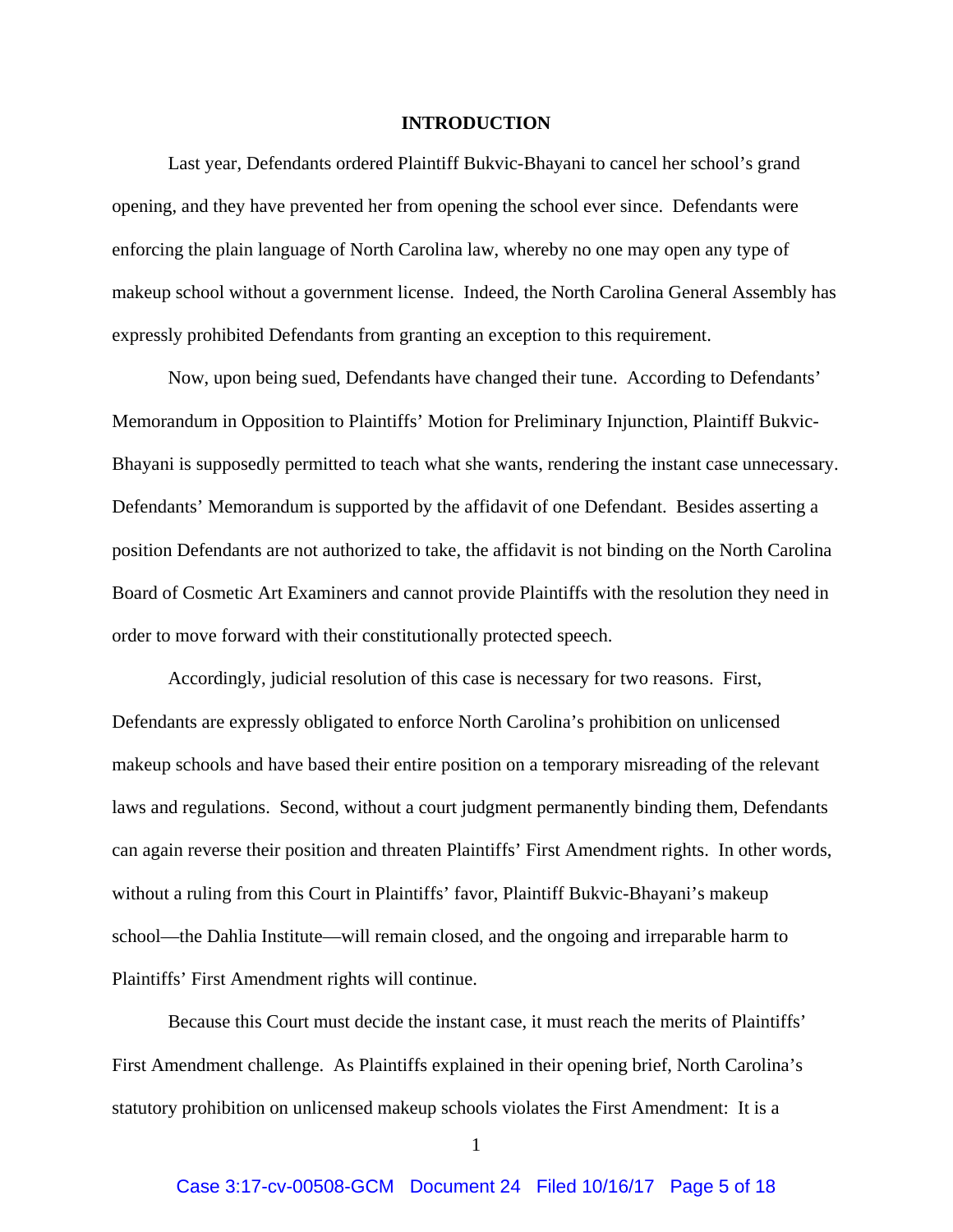content-based restriction on teaching, which is constitutionally protected speech, and consequently triggers strict scrutiny (which it fails).

Defendants' response refuses to engage with the Supreme Court and Fourth Circuit precedent relied on by Plaintiffs. Instead, Defendants primarily (and improperly) rely on a vacated opinion from the District of Nevada. (In fact, it is a vacated opinion holding that aspects of a similar law failed to even survive rational basis review.) Regardless, under the controlling precedent in this circuit, the challenged requirements are unconstitutional, content-based restrictions on speech.

 In light of this Court's jurisdiction over Plaintiffs' challenge—and Plaintiffs' likelihood of success on the merits of their First Amendment claim—Plaintiffs are entitled to a preliminary injunction barring Defendants from prohibiting unlicensed makeup instruction.

#### **ARGUMENT**

Since much of Defendants' argument is based on a misreading of the relevant statutory and regulatory provisions, Section I of this brief corrects Defendants' errors and addresses the General Assembly's express prohibition on Defendants' new position. Section II explains why an affidavit that does not bind the Board cannot preclude the need for judicial resolution. Finally, Section III addresses Defendants' flawed First Amendment argument.

## **I. DEFENDANTS DO NOT HAVE THE AUTHORITY TO PERMIT PLAINTIFFS' SPEECH.**

Defendants' primary argument—that Plaintiffs do not need relief from this Court—is based entirely on a misreading of the North Carolina Cosmetic Art Act. Contrary to Defendants' assertions, the General Assembly has it made perfectly clear that all makeup schools are required to obtain a cosmetic-art-school license, regardless of whether the students intend to charge for their eventual services. In fact, the Board of Cosmetic Art Examiners has no discretion to grant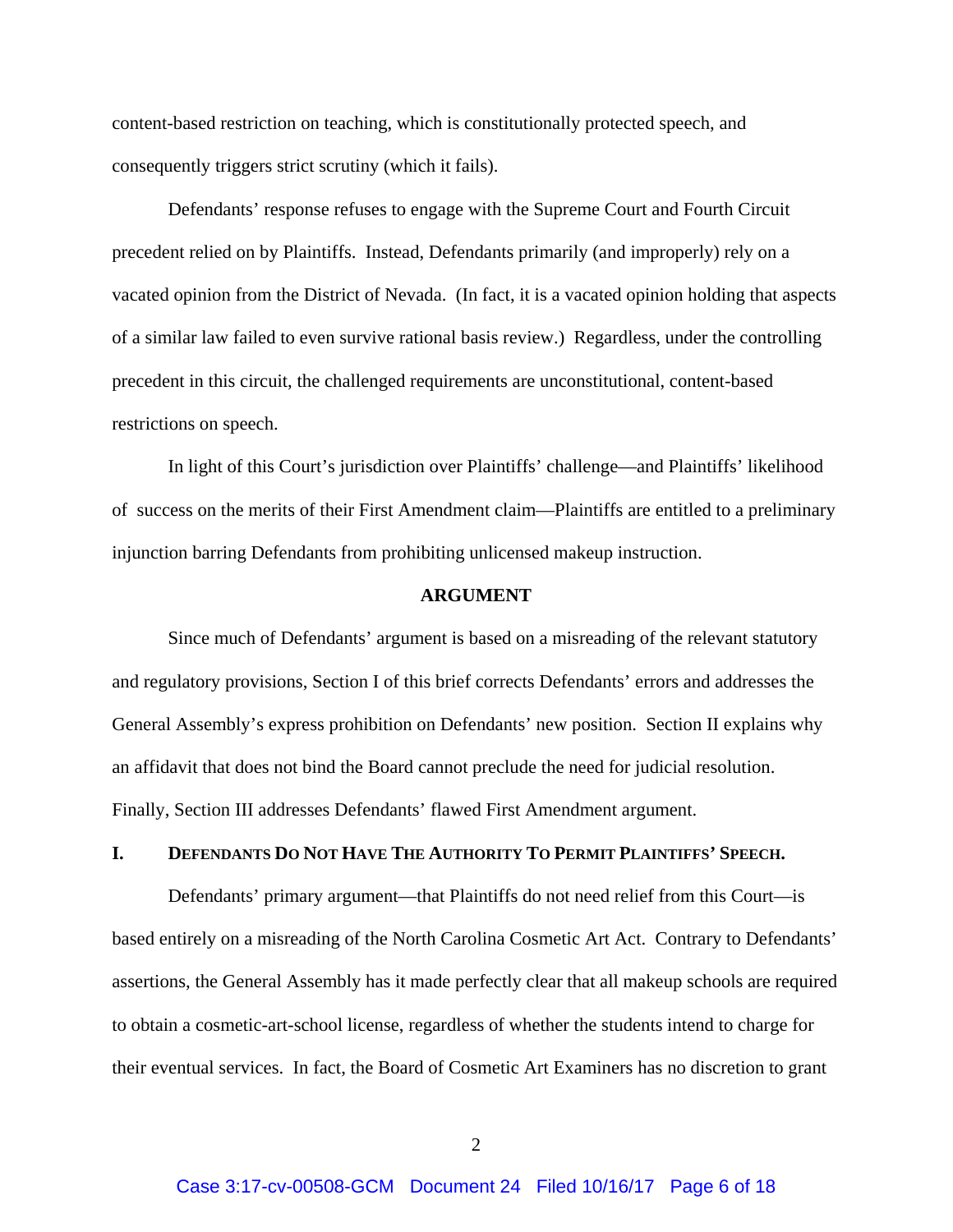exemptions from North Carolina's cosmetic-art-school-license requirements. In arguing that Plaintiffs' speech is permitted in North Carolina, Defendants erroneously cite North Carolina's licensing requirements for *practicing* makeup artistry, but ignore North Carolina's licensing requirements for *teaching* makeup artistry.

This section will correct Defendants' errors in three ways. First, it will address North Carolina's prohibition on unlicensed makeup schools. Second, it will address the General Assembly's express prohibition on the Board ever deviating from the cosmetic-art-school-license requirements. Third, it will address the fact that the exemption relied upon by Defendants in their brief—which only exempts the *performance* of makeup artistry without compensation includes no corresponding exemption for *makeup schools*.

#### **A. The North Carolina Cosmetic Art Act Prohibits Unlicensed Makeup Schools.**

The North Carolina Cosmetic Art Act unambiguously prohibits unlicensed makeup instruction, including at the Dahlia Institute. Under the Act, "[n]o one may open or operate a cosmetic art school before the Board [of Cosmetic Art Examiners] has approved a license for the school." N.C. Gen. Stat. § 88B-16(b). A "cosmetic art school" is defined as "[a]ny building or part thereof where cosmetic art is taught." *Id.* § 88B-2(6). "Cosmetic art" includes "esthetics," *id*. § 88B-2(5), which includes "applying makeup." *Id*. § 88B-2(11a). Reading the Act as a whole, no one—including Plaintiff Bukvic-Bhayani or the Dahlia Institute—may open or operate a building or part thereof where applying makeup is taught unless the Board has already approved a license for the school. Neither the North Carolina Cosmetic Art Act nor the North Carolina Administrative Code contains any exemptions to this requirement.

Accordingly, North Carolina law bans unlicensed makeup instruction at the Dahlia Institute *irrespective* of whether Defendants think it is legal.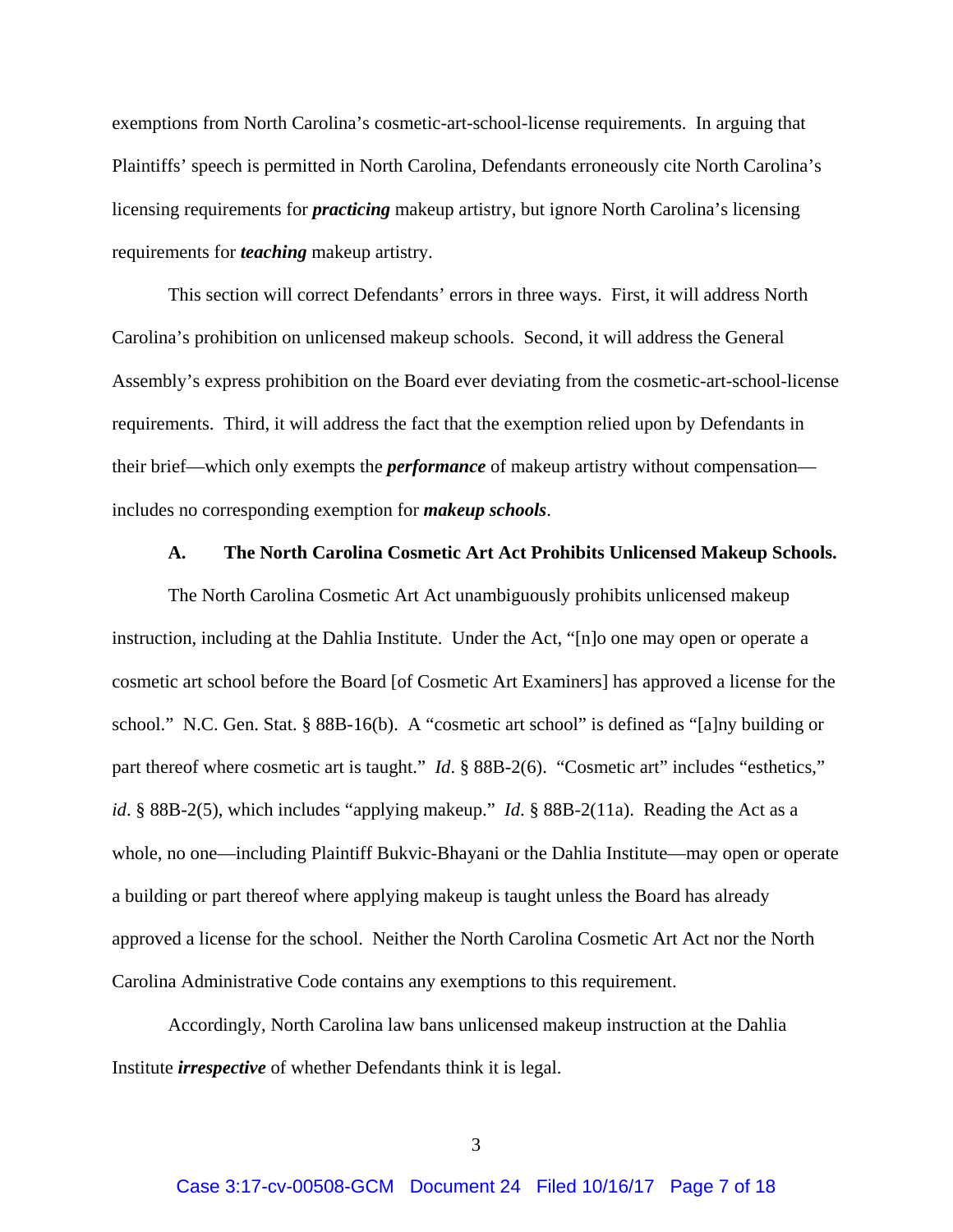## **B. The North Carolina General Assembly Has Expressly Banned the Board from Taking Its New Position.**

Even if Defendants wanted to permit Plaintiffs' speech, they could not do so. On the issue of cosmetology schools in general, and makeup schools in particular, the General Assembly could not have been clearer: The Board of Cosmetic Art Examiners has no authority to deviate from the mandated requirements or to give an exemption to any type of school. In the General Assembly's words:

*No one* may open or operate a cosmetic art school before the Board has approved a license for the school. The Board *shall not* issue a license before a cosmetic art school has been inspected and determined to be in compliance with the provisions of this Chapter *and* the Board's rules [which are located in Chapter 14 of Title 21 of the North Carolina Administrative Code].

N.C. Gen. Stat. § 88B-16(b) (emphasis added).

In light of this provision, the Board cannot unilaterally permit Plaintiffs' speech. Under N.C. Gen. Stat. § 88B-16(b), if either the North Carolina Cosmetic Art Act or the North Carolina Administrative Code prevents a makeup school from operating, then the Board has zero discretion to find otherwise or to grant an exemption. And, as shown in the previous subsection, the North Carolina Cosmetic Art Act prohibits Plaintiffs' makeup instruction. Hence, North Carolina bars Defendants from granting the Dahlia Institute an exemption from the state's licensing requirements for cosmetic art schools.

# **C. The Exemption Relied On In Defendants' Brief Is Inapplicable to Makeup Schools.**

Defendants ignore North Carolina's ban on unlicensed makeup instruction and restrictions on Defendants' ability to unilaterally permit speech, instead citing an inapplicable statutory provision to argue that judicial resolution of this case is unnecessary. Specifically, much of Defendants' argument relies on the North Carolina Cosmetic Art Act's criminal penalty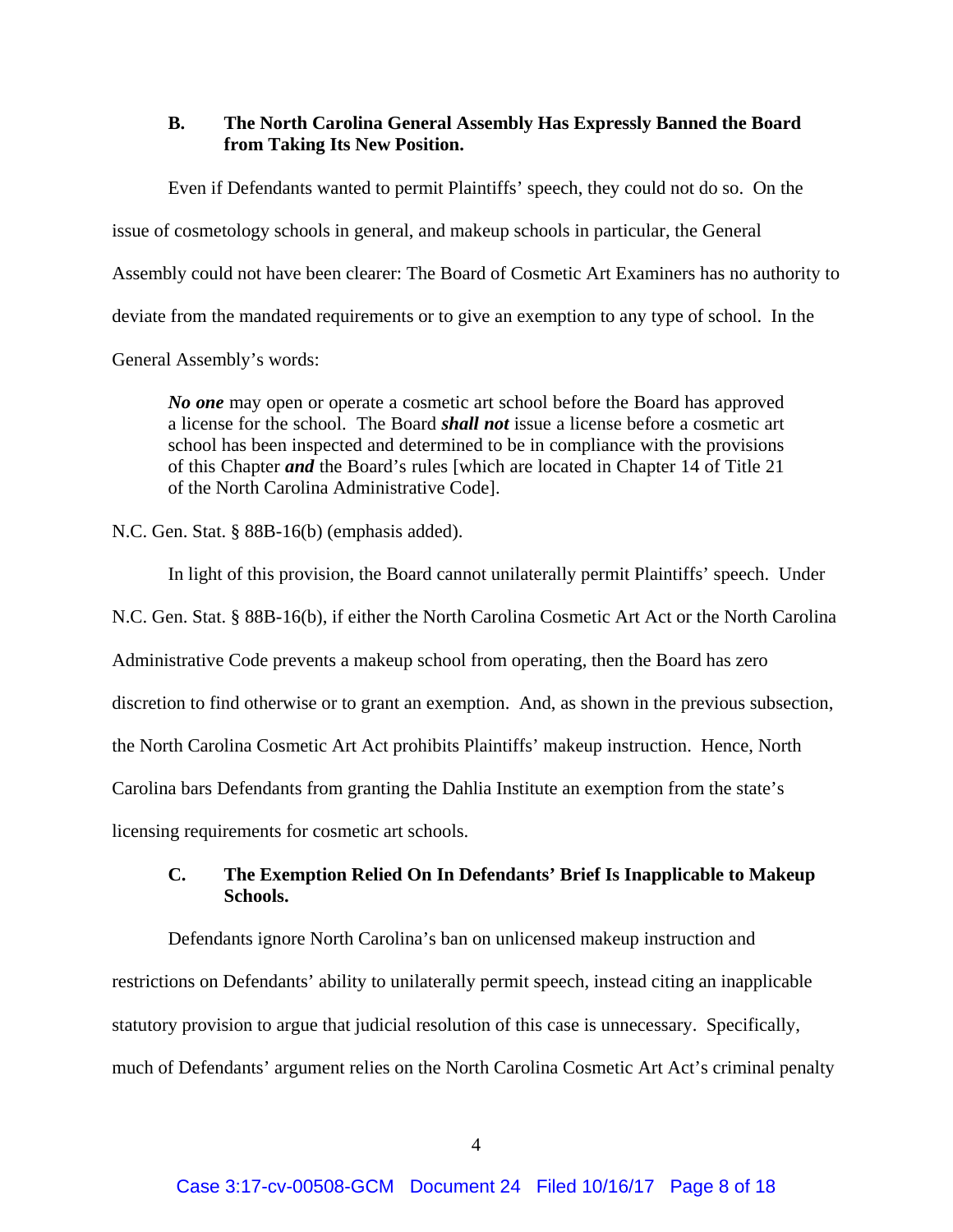section, where exemptions to the Act's licensing requirements are listed. Defs.' Mem. in Opp. to Mot. for Prelim. Inj. ("Defs.' Mem."), ECF No. 18, at 9. To be clear, Defendants are correct that the list of exemptions includes an exemption for *practicing* makeup artistry without seeking pay or reward. N.C. Gen. Stat. § 88B-22(a). But nowhere does the list include any exemption for *teaching* makeup artistry to individuals who do not want to practice makeup artistry for pay.

Indeed, N.C. Gen. Stat. § 88B-22 illustrates the problem with Defendants' argument to the contrary. The General Assembly divorced the Act's enforcement exemptions from the Act's definitions. The Act defines relevant terms like "cosmetic art" and "esthetics" to include various activities irrespective of whether compensation is sought. *See id*. § 88B-2(5) (defining "cosmetic art"); *id*. § 88B-2(11a) (defining "esthetics"). But when it separately exempted those practitioners that are not seeking compensation, the Act did not include a corresponding exemption for the schools teaching those practitioners. *See id*. § 88B-22. Sadly, the list's glaring omission of any exemption for schools did not prevent Defendants from relying on it in their brief.

In light of North Carolina's restrictions on unlicensed makeup instruction, Plaintiffs must obtain judicial resolution as to their First Amendment rights. North Carolina's General Assembly banned unlicensed makeup instruction (including at the Dahlia Institute), Defendants cannot unilaterally revise this requirement, and the exemption Defendants cites to argue otherwise is inapplicable. Accordingly, asking Defendants for a declaratory ruling, or other permission to speak, would be futile. Even if Defendants wanted to permit Plaintiffs' speech, the North Carolina Cosmetic Art Act would bar it.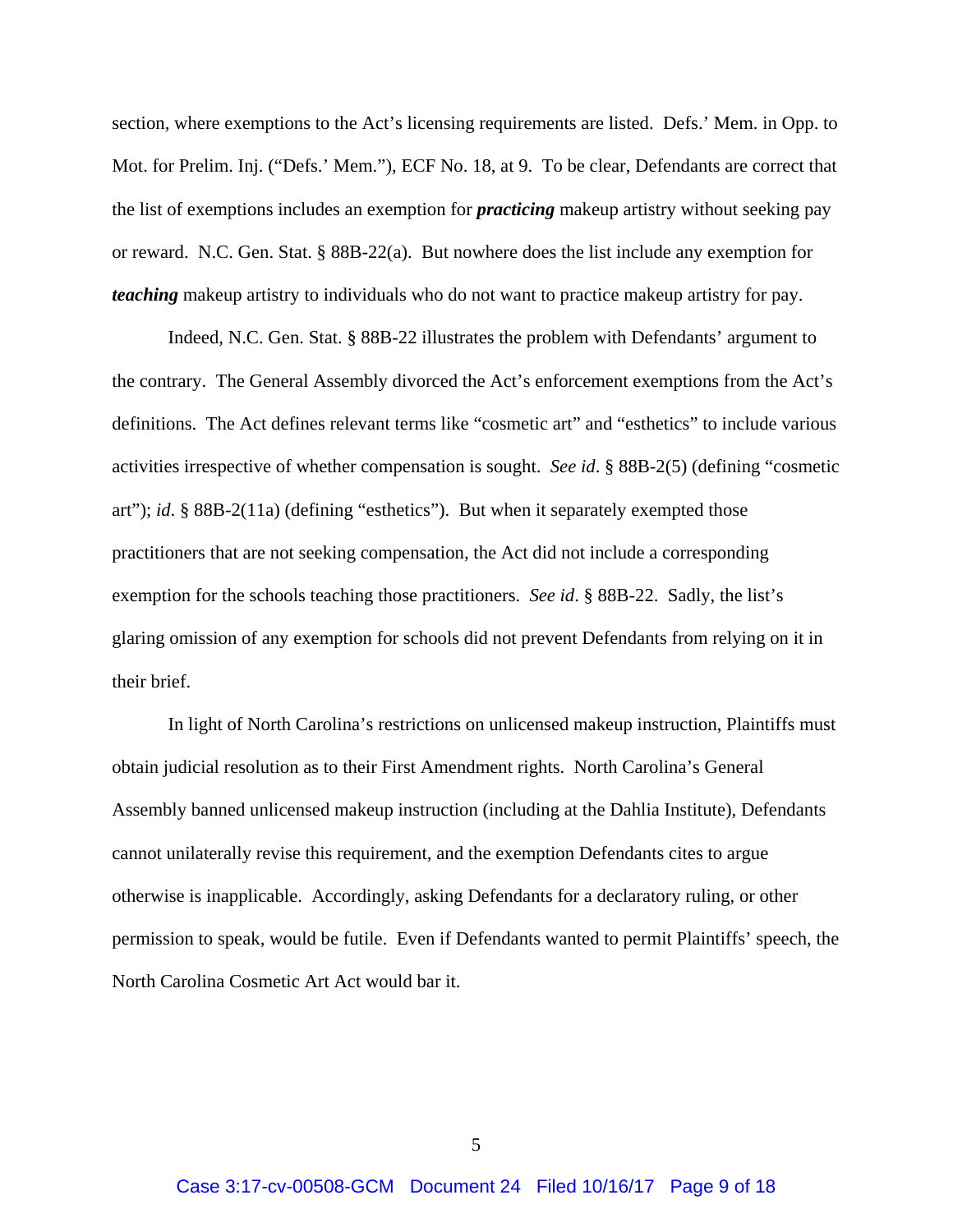**II. DEFENDANTS' NON-BINDING POSITION ON THE LEGALITY OF PLAINTIFFS' UNLICENSED MAKEUP INSTRUCTION CANNOT DIVEST THIS COURT OF JURISDICTION.** 

Despite the provisions discussed *supra*, Defendants now contend that Plaintiffs' lawsuit is unnecessary. According to Defendants, Plaintiff Bukvic-Bhayani is supposedly already allowed to open her desired makeup school without a license for it. Defs.' Mem. at 9-10. Defendants rely on a declaration saying that Plaintiff Bukvic-Bhayani may teach alreadylicensed estheticians and makeup hobbyists. Decl. Lynda Elliott ("Elliott Decl."), ECF No. 17, ¶¶ 19-24.

However, even if Defendants had the authority to exempt Plaintiffs from the North Carolina Cosmetic Art Act and the Board's regulations (which they do not), Defendant Elliott's declaration would still not moot this dispute. This is the case because: (1) Defendant Elliott's declaration does not bind the Board; (2) the declaration leaves open the possibility of future enforcement against Plaintiff Bukvic-Bhayani; and (3) the declaration constitutes—at most voluntary cessation of unconstitutional behavior, which is insufficient to divest this Court of jurisdiction. Below, Plaintiffs address each of these three deficiencies in Defendant Elliott's declaration.

First, without a judicial resolution, Defendants' position on the legality of Plaintiffs' makeup speech is not necessarily permanent. Nothing in Defendant Elliott's declaration permanently binds either the current Board of Cosmetic Art Examiners or any successors from stopping Plaintiffs' makeup instruction. Accordingly, *even if* Defendants could permit Plaintiffs speech through Defendant Elliott's declaration, Plaintiffs have no assurance that the Board of Cosmetic Art Examiners will continue to permit Plaintiffs' speech if they dismissed their suit.

Second, this risk is magnified by the fact that Defendant Elliott's declaration leaves the Board leeway to require that Plaintiff Bukvic-Bhayani obtain a cosmetic-art-school license.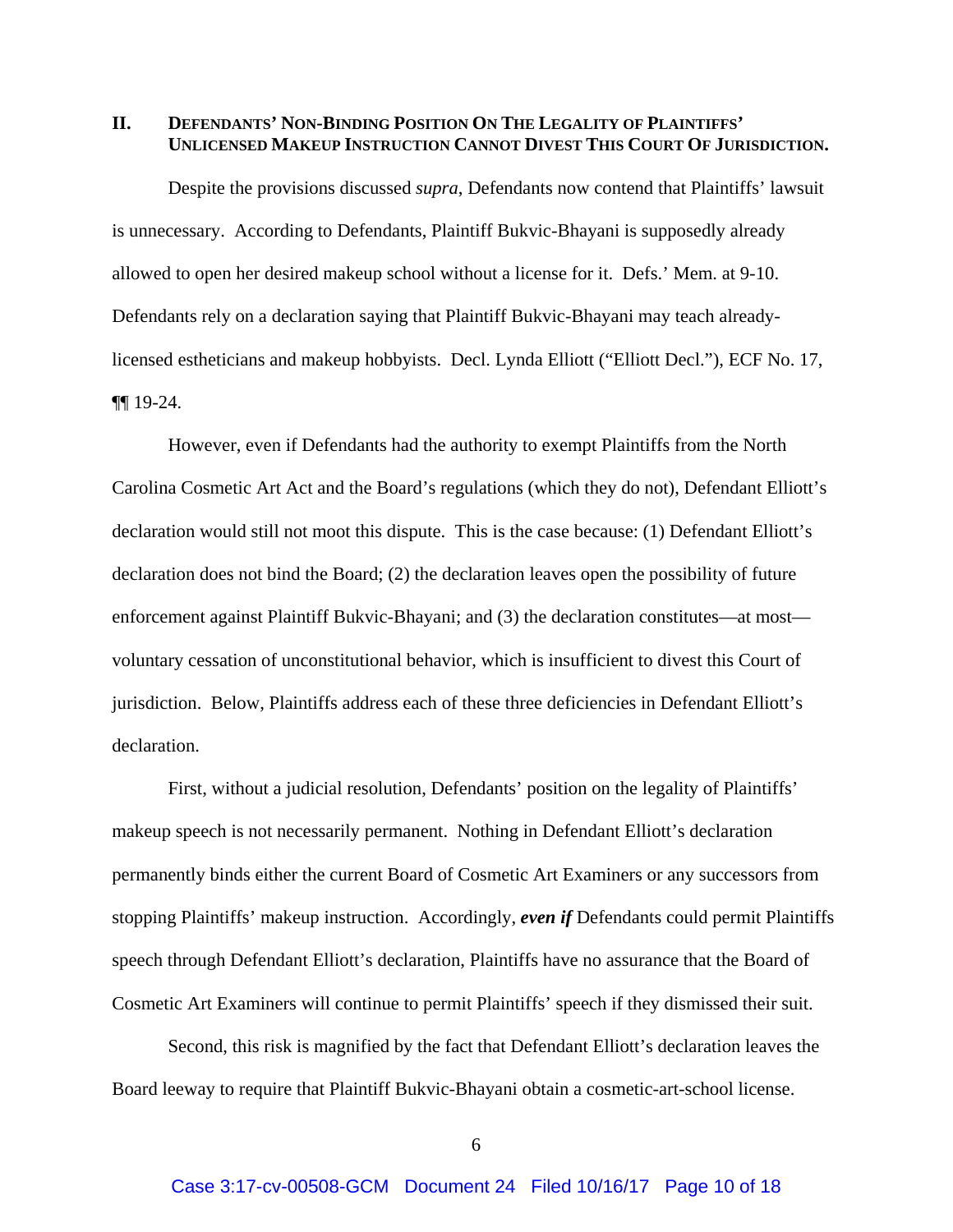According to the declaration, Plaintiff Bukvic-Bhayani may open a "small" school to hobbyists and continuing-education students without a cosmetic-art-school license, but not a school open to students seeking to work as professional makeup artists. *Id*. ¶¶ 23-24. Essentially, Defendants have signaled that they will—allegedly—permit Plaintiffs' unlicensed speech insofar as it conforms to the speech proposed in the four corners of their complaint. However, once a student intent on learning makeup artistry for the sake of, say, working professionally in another state walks through the doors of the Dahlia Institute, Defendant Elliott's declaration leaves the door ajar for Board enforcement.

Plaintiff Bukvic-Bhayani should not have the burden of policing what her students want to do with their makeup education. At most, she can simply tell students that her classes do not qualify them for licensure as estheticians in North Carolina. If teaching makeup without a license requires her to decipher each student's subjective intent for taking her classes, then her speech—in spite of Defendant Elliott's declaration—is still at risk without judicial relief.

Third, even if Defendant Elliott's declaration was a categorical promise to leave Plaintiff Bukvic-Bhayani and the Dahlia Institute free to teach makeup, it would—at best—constitute voluntary cessation of unconstitutional activity. Even though Plaintiff Bukvic-Bhayani already told Defendants that she is solely teaching hobbyists and already-licensed estheticians rather than seeking to qualify anyone for an esthetician license, Defendants previously stopped Plaintiff Bukvic-Bhayani from opening a makeup school without a cosmetic-art-school license. Bukvic-Bhayani Decl. ¶ 12. Defendants also repeatedly told Plaintiff Bukvic-Bhayani, both verbally and over email, that she may not teach unlicensed students—like Plaintiff Goodall—without a cosmetic-art-school license. *Id*., Exs. A-1 & A-3.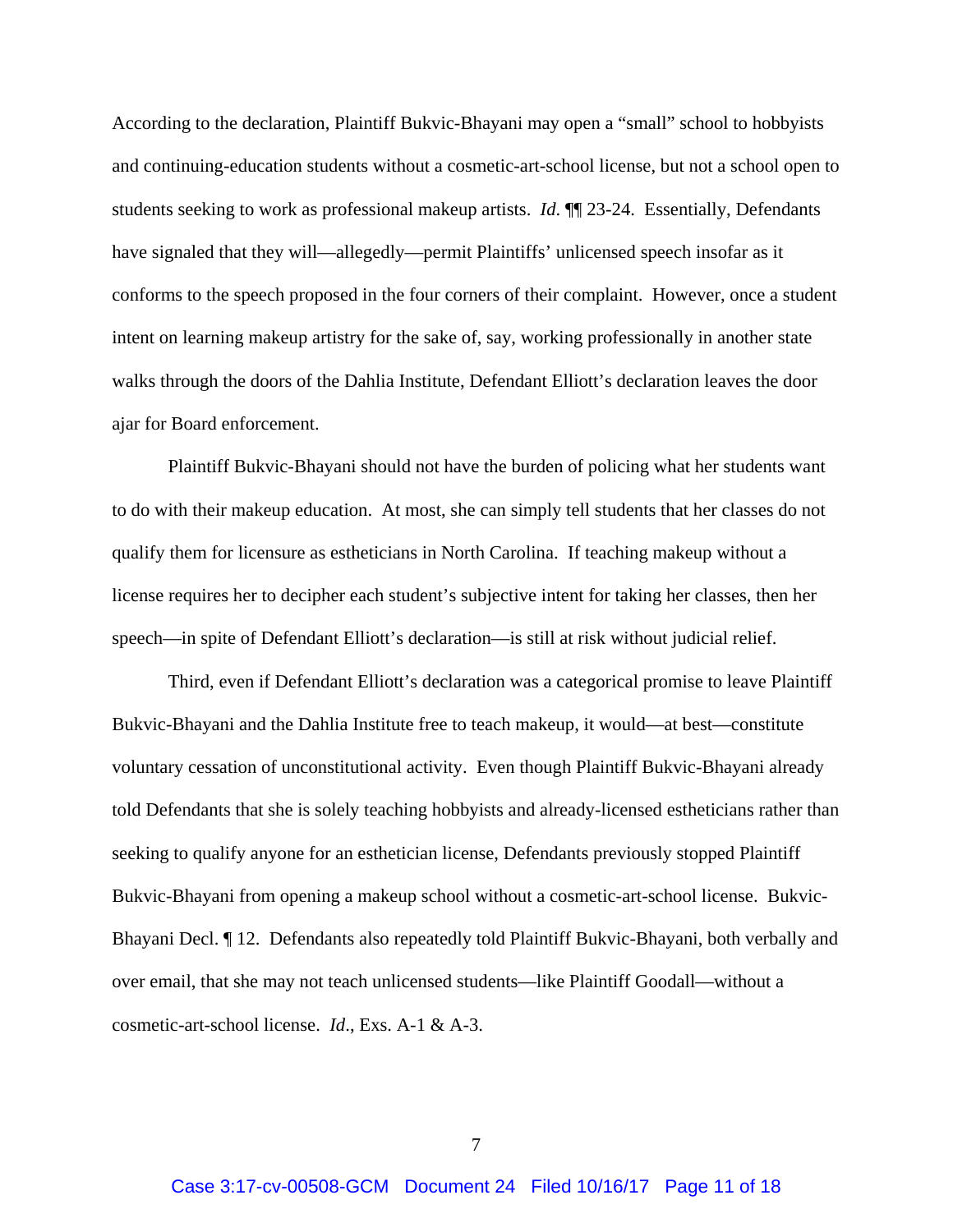Defendants' alleged change of heart cannot divest this court of jurisdiction. *See Knox v. Serv. Emps. Int'l Union, Local 1000*, 132 S. Ct. 2277, 2287 (2012) (cautioning that postlitigation "maneuvers designed to insulate" actions from review "must be viewed with a critical eye"). "It is well settled that a defendant's voluntary cessation of a challenged practice does not deprive a federal court of its power to determine the legality of the practice." *City of Mesquite v. Aladdin's Castle, Inc.*, 455 U.S. 283, 289 (1982). As the Supreme Court recently explained: "Otherwise, a defendant could engage in unlawful conduct, stop when sued [and] then pick up where he left off, repeating this cycle until he achieves all his unlawful ends." *Already, LLC v. Nike, Inc.*, 133 S. Ct. 721, 727 (2013); *see also Knox*, 132 S. Ct. at 2287 (holding that dismissal would "permit a resumption of the challenged conduct as soon as the case is dismissed").

Consequently, the Supreme Court has established a high bar for dismissing a case on Defendants' preferred grounds. The defendant "bears the formidable burden of showing that it is *absolutely clear* the allegedly wrongful behavior could not reasonably be expected to recur." *Friends of the Earth, Inc. v. Laidlaw Envtl. Servs. (TOC), Inc.*, 528 U.S. 167, 190 (2000) (emphasis added). This burden is especially high where executive cessation is—as here—not clearly legal. *See Trinity Lutheran Church of Columbia, Inc. v. Comer*, 137 S. Ct. 2012, 2017 n.1 (2017) (holding that governor's announcement to change challenged policy did not moot case).

 Defendants fail by a wide margin in seeking to meet this "stringent" test. *City of Mesquite*, 455 U.S. at 289, n.10. As noted above, Defendant Elliott's declaration is non-binding and leaves open the door for future enforcement. As such, it falls far short of the kind of "unconditional and irrevocable" promise necessary to terminate this lawsuit. *See Already, LLC*, 133 S. Ct. at 728.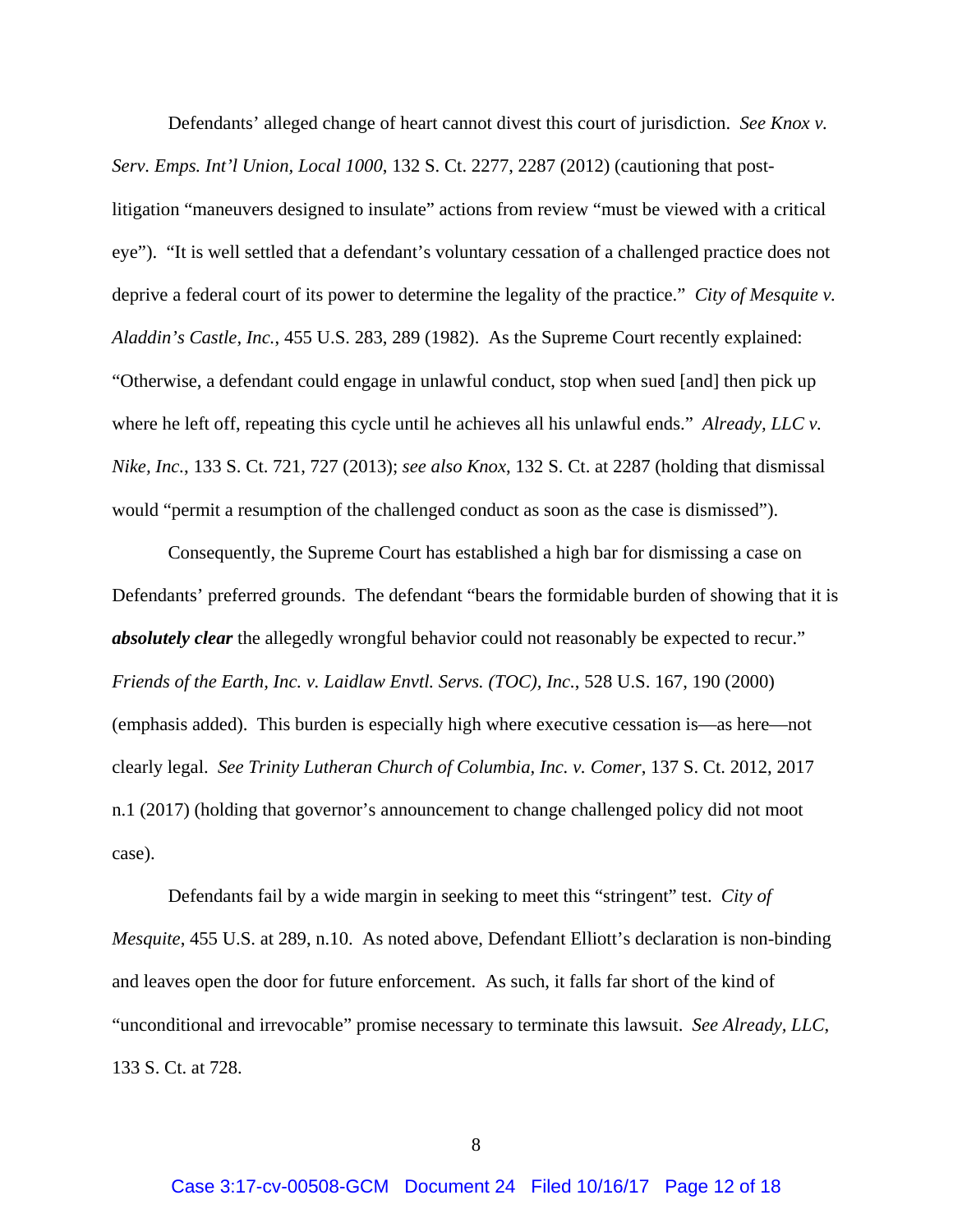Courts have repeatedly held that even legislative repeal of an unconstitutional practice is insufficient to show that the "behavior could not reasonably be expected to recur." *See Friends of the Earth*, 528 U.S. at 170; *see also Ne. Fla. Chapter of Associated Gen. Contractors of Am. v. City of Jacksonville, Fla.*, 508 U.S. 656, 662 (1993) (holding city's repeal of challenged ordinance and replacement with new ordinance that slightly changed old one was insufficient to dismiss challenge to case). If the legislative repeal of an unconstitutional practice is insufficient to dismiss a challenge to that practice, the mere announcement of a revised legal position, communicated via legal brief, is also insufficient. *See id.*; *Houchins v. KQED, Inc*., 438 U.S. 1, 25-26 n.13 (1978) (Stevens, J., dissenting) (cautioning courts "to beware of efforts to defeat injunctive relief by protestations of [ ] reform").

In sum, Plaintiffs' lawsuit should not be dismissed by virtue of Defendants' postlitigation maneuver. Without judicial relief permanently binding them, Defendants could proceed to stop Plaintiff Bukvic-Bhayani from opening the Dahlia Institute of Makeup Artistry to Plaintiff Goodall and other students at any time. As a result, Plaintiff Bukvic-Bhayani cannot prudently open the school, and it will remain closed unless relief is granted by this Court.

# **III. PLAINTIFFS ARE LIKELY TO SUCCEED ON THEIR FIRST AMENDMENT CHALLENGE AND ENTITLED TO A PRELIMINARY INJUNCTION.**

Since judicial resolution of this lawsuit is necessary, this Court must consider the merits of Plaintiffs' First Amendment challenge in determining whether a preliminary injunction is warranted. As set forth in detail in Plaintiffs' opening brief, Plaintiffs are likely to succeed on their First Amendment claim. *See* Pls.' Mem. in Supp. Mot. for Prelim. Inj. ("Pls.' Mem."), ECF No. 4-1, at 11-22. North Carolina's restrictions on unlicensed makeup instruction trigger First Amendment scrutiny because teaching is speech. *See, e.g.*, *Holder v. Humanitarian Law Project*, 561 U.S. 1, 28 (2010); *Goulart v. Meadows*, 345 F.3d 239, 247-48 (4th Cir. 2003);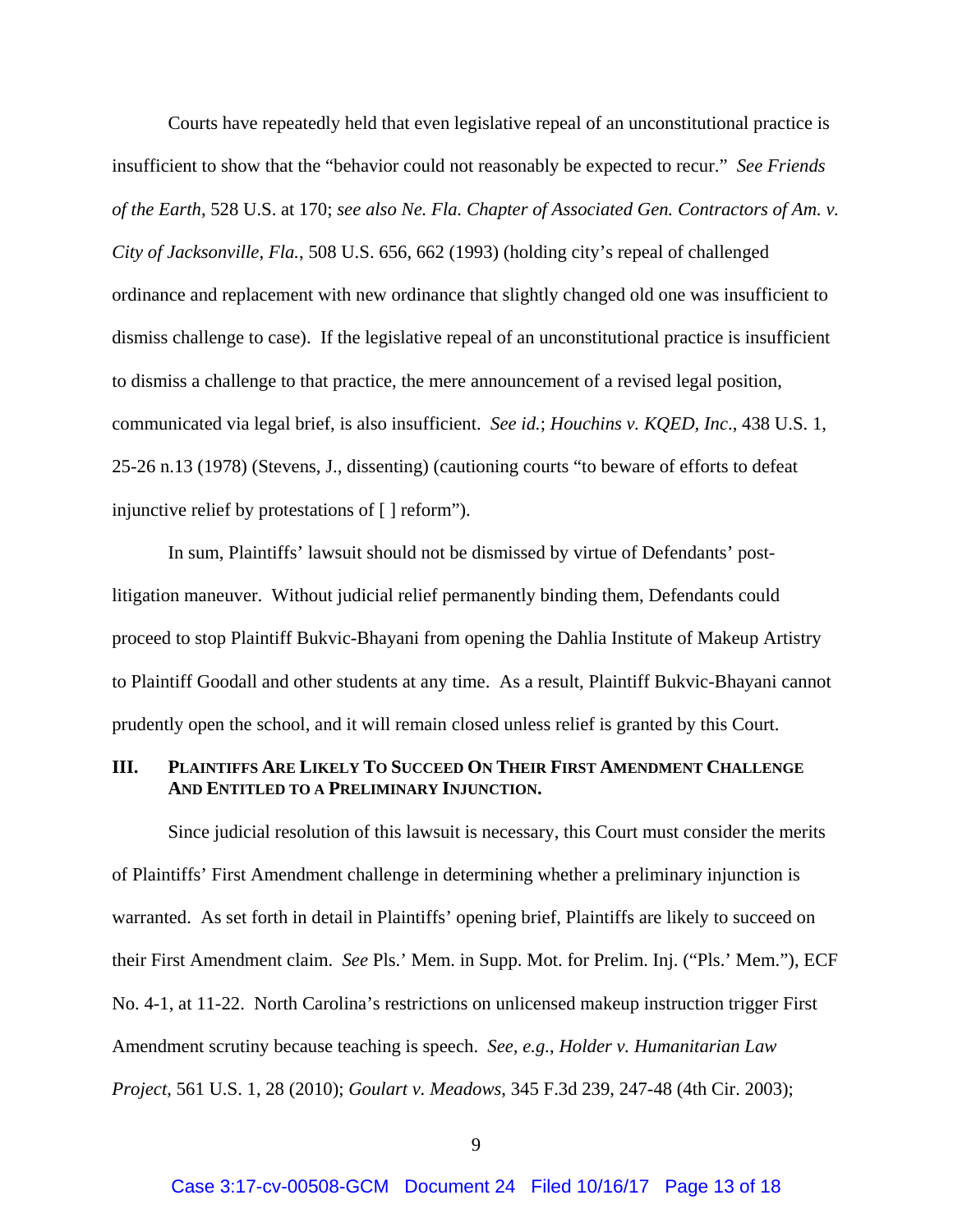*Edwards v. City of Goldsboro*, 178 F.3d 231, 245-49 (4th Cir. 1999). These restrictions are content-based for three independent reasons—they discriminate based on topic discussed, *see Reed v. Town of Gilbert,* 135 S. Ct. 2218, 2227 (2015); they cannot be justified without reference to the content of the speech they regulate, *see id.*; and they compel speakers to change the content of what they say, *see Stuart v. Camnitz*, 774 F.3d 238, 246 (4th Cir. 2014). *See* Pls.' Mem. at 14-17. As a result, they are subject to strict scrutiny, *see Reed*, 135 S. Ct. at 2231, which Defendants cannot possibly meet. *See* Pls.' Mem. at 18-20. In fact, even if diminished scrutiny applied (and it does not), Defendants still could not meet their burden. *See id*. at 20-22.

In their opposition brief, Defendants do not address any of these arguments. They do not address whether makeup instruction is constitutionally protected speech or whether North Carolina's restrictions on makeup instruction are content-based. Instead, they argue that there is an occupational-licensing exception to the First Amendment. Defs.' Mem. at 2.

Defendants are wrong—there is no occupational-licensing exception to the First Amendment. As the Supreme Court has explained, federal courts do not have a "freewheeling authority to declare new categories of speech outside the scope of the First Amendment." *United States v. Stevens*, 130 S. Ct. 1577, 1586 (2010). Instead, the appropriate inquiry is whether the given category of speech has been historically treated as unprotected the way obscenity, incitement, and fighting words have been. *Id*. at 1585-86. Teaching—whether about makeup or anything else—has not been historically unprotected. *See, e.g.*, *Keyishian v. Bd. of Regents of Univ. of State of N.Y.*, 385 U.S. 589, 603 (1967).

Consistent with the Supreme Court's jurisprudence, federal courts across the nation have held that occupational-licensing restrictions are subject to First Amendment scrutiny. For instance, the United States Court of Appeals for the D.C. Circuit held that the D.C. government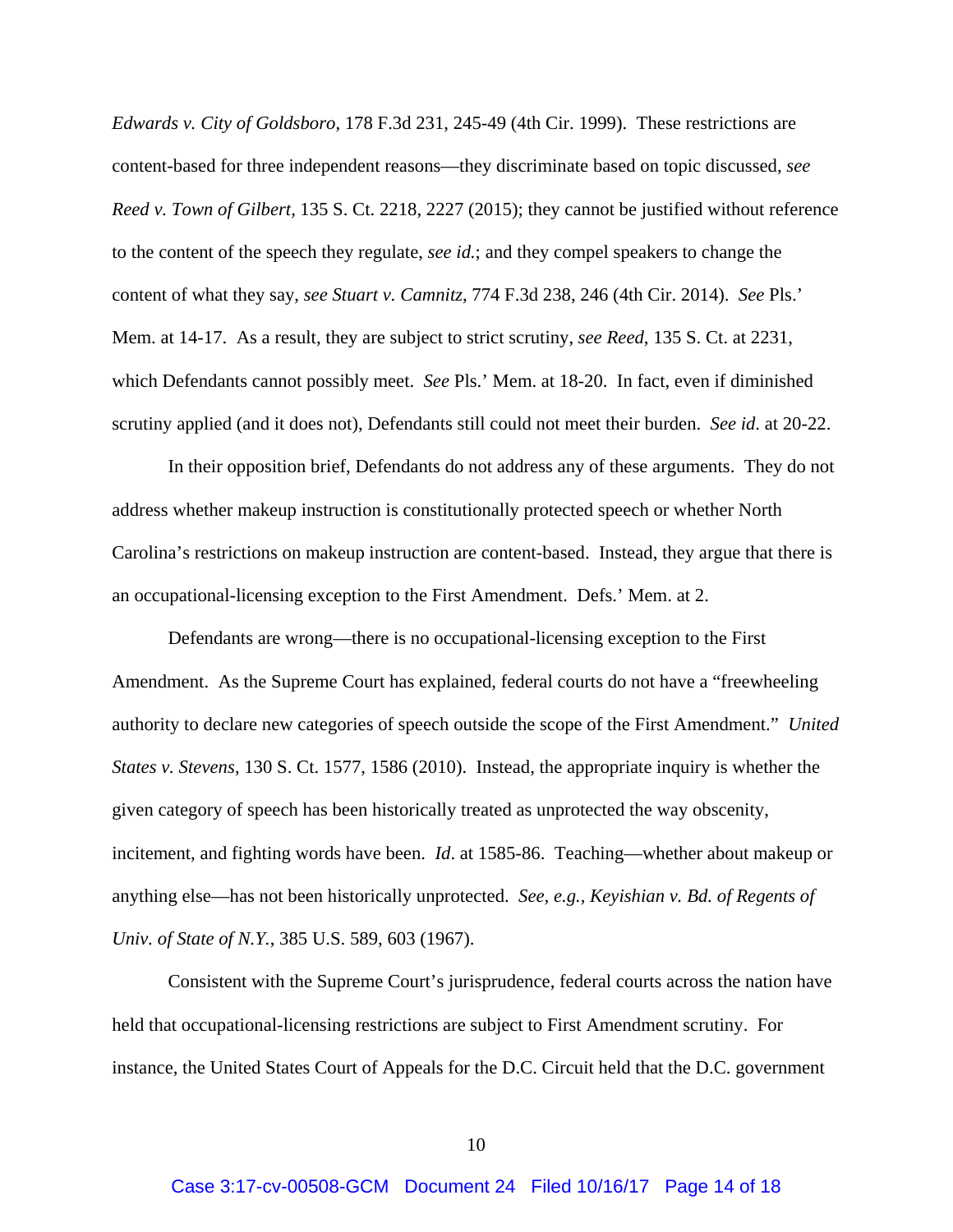violated the First Amendment when it required a license to work as a tour guide. *Edwards v. District of Columbia*, 755 F.3d 996 (D.C. Cir. 2014). And a federal court likewise found that the Kentucky psychologist-licensing board violated the First Amendment when it attempted to end the publication of a popular advice column on the ground that the column constituted "unlicensed practice of psychology." *Rosemond v. Markham*, 135 F. Supp. 3d 574 (E.D. Ky. 2015). As these decisions make clear, individuals do not lose their First Amendment rights when they engage in an occupation.

To argue otherwise, Defendants rely on bad law. In arguing that there is an occupationalspeech exception to the First Amendment, Defendants lead with a vacated decision—*Waugh v. Nevada State Board of Cosmetology*, 36 F. Supp. 3d 991 (D. Nev. 2014), *vacated*, 2016 WL 8844242 (9th Cir. 2016).<sup>1</sup> See Defs.' Mem. at 10-11 (citing *Waugh*). Defendants also cite a district court's denial of a preliminary-injunction motion—*Cooksey v. Futrell,* No. 3:12-cv-336, 2012 WL 3257811 (W.D.N.C. Aug. 8, 2012). *See* Defs.' Mem. at 11 (citing *Cooksey*). But Defendants fail to note a later Fourth Circuit opinion in that very same case finding that North Carolina's Board of Dietetics and Nutrition had chilled the plaintiff's speech, establishing a First Amendment injury-in-fact. *Cooksey v. Futrell*, 721 F.3d 226, 229 (4th Cir. 2013).

Defendants' other First Amendment cases—*Accountant's Society of Va. v. Bowman*, 860 F.2d 602 (4th Cir. 1988), and *Lowe v. SEC*, 472 U.S. 181 (1985)—are simply inapposite. *See*  Defs.' Mem. at 11 (citing *Bowman* and *Lowe*). Neither case stands for a general occupationallicensing exception to the First Amendment. The Fourth Circuit, in *Bowman*, and former Justice Byron White, in a concurrence in *Lowe*, merely held that restrictions on speech may be subject to

<sup>&</sup>lt;sup>1</sup> In citing *Waugh*, Defendants also fail to note that Nevada's application of certain cosmetology regulations to makeup schools failed to satisfy even the rational basis test. *See Waugh*, 36 F. Supp. 3d at 1019-25. Even if occupational-licensing restrictions were subject to diminished scrutiny (and they are not), the requirements challenged in this case would not, as Defendants imply, automatically be constitutional.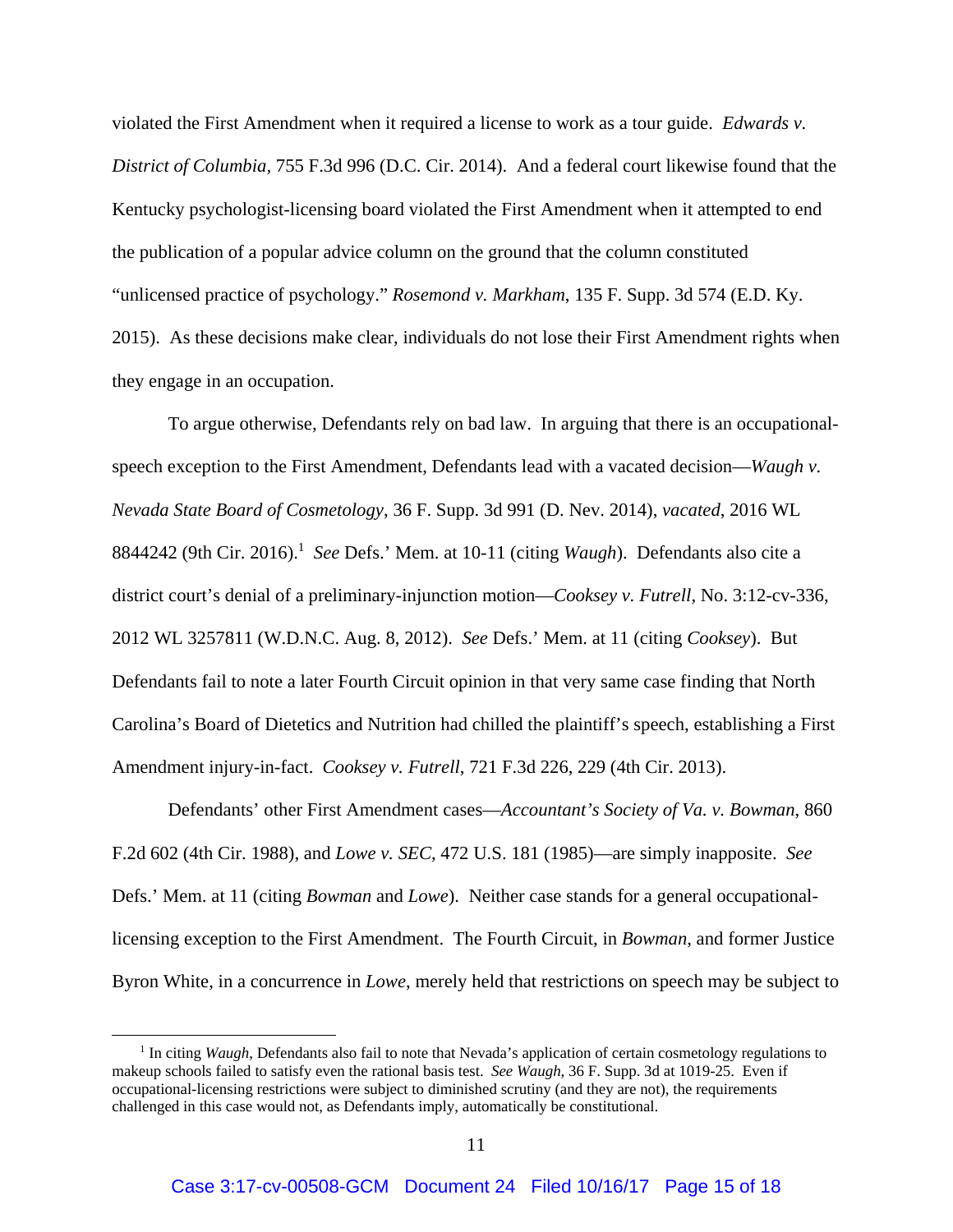diminished scrutiny where the speakers in question (1) personally take on a client's affairs, (2) claim to exercise judgment on their client's behalf, and (3) base that judgment on the client's individual needs and circumstances. *See Bowman*, 860 F.2d at 604; *Lowe*, 472 U.S. at 232 (White, J., concurring). $<sup>2</sup>$ </sup>

Unlike the accountants in *Bowman* and investment advisers in *Lowe*, makeup instructors like Plaintiff Bukvic-Bhayani do none of these things. They do not take on a client's affairs, substitute their own judgment for their clients' judgment, or exercise that judgment based on a client's particular needs. They do not conduct financial transactions for their clients; they just talk to them about makeup.

In summary, Defendants' response to Plaintiffs' First Amendment challenge is unavailing. Plaintiffs are likely to succeed on the merits. Moreover, as discussed at length in Plaintiffs' opening brief—*see* Pls.' Mem. at 22-25—the suppression of their speech is an irreparable harm, the balance of equities favors them, and the public interest favors them. Accordingly, Plaintiffs are entitled to a preliminary injunction.3

#### **CONCLUSION**

For the foregoing reasons, Plaintiffs respectfully request that this Court grant Plaintiffs'

motion for preliminary injunction.

<sup>2</sup> Moreover, these two opinions are irreconcilable with recent Supreme Court precedent. As discussed *supra*, the Supreme Court—in *United States v. Stevens*—reaffirmed that there are only a handful of historically recognized exceptions to the First Amendment for entire categories of speech, including obscenity, defamation, fraud, incitement, and speech integral to criminal conduct. 130 S. Ct. at 1586. The Fourth Circuit, in *Bowman*, and Justice White, in *Lowe*, do not even attempt to argue that fiduciary speech is historically unprotected. In any event, since Plaintiffs' speech is not fiduciary speech, the Court need not determine whether fiduciary speech is subject to diminished scrutiny.

<sup>&</sup>lt;sup>3</sup> Defendants argue that Plaintiffs' motion should be denied because Plaintiffs' lawsuit comes 16 months after Plaintiffs' first communications with North Carolina's Board of Cosmetic Art Examiners. Defs.' Mem. at 10. Plaintiffs should not be penalized for their good-faith effort to resolve this dispute through several emails before resorting to litigation. The fact that Defendants' ongoing violation of Plaintiffs' rights has lasted many months does not make Plaintiffs' claims less meritorious, their injury any less irreparable, the balance of equities any different, or the public interest any weaker. Moreover, as Defendants note, Plaintiffs commenced suit within only four months of the last email between Plaintiff Bukvic-Bhayani and the Board. *Id*. at 6. Plaintiffs needed those four months to retain counsel and move this case forward.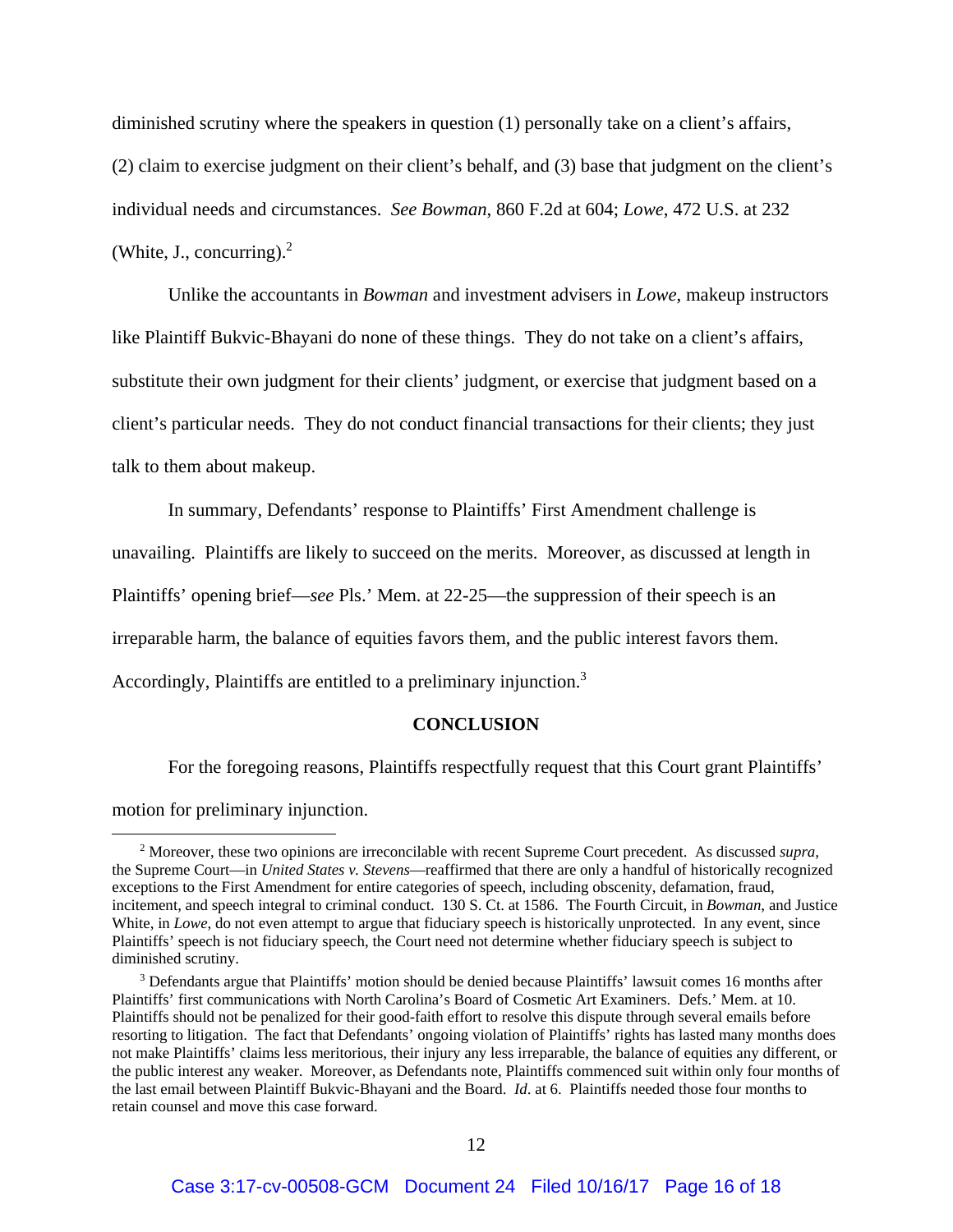Dated this 16th day of October, 2017.

Respectfully submitted,

/s/ Milad Emam Milad Emam (Virginia Bar No. 83861)\* INSTITUTE FOR JUSTICE 901 North Glebe Road, Suite 900 Arlington, VA 22203 Telephone: (703) 682-9320 Fax: (703) 682-9321 Email: memam@ij.org

Justin Pearson (Florida Bar No. 597791)\* INSTITUTE FOR JUSTICE 2 South Biscayne Boulevard, Suite 3180 Miami, FL 33131 Telephone: (305) 721-1600 Fax: (305) 721-1601 E-mail: jpearson@ij.org

\* *Admitted Pro Hac Vice Counsel for Plaintiffs* 

David G. Guidry (N.C. State Bar No. 38675) RABON LAW FIRM PLLC 225 E. Worthington Ave., Suite 100 Charlotte, NC 28203 Tel: (704) 247-3247 Fax: (704) 208-4645 Email: dguidry@usfraudattorneys.com

*Local Counsel for Plaintiffs*